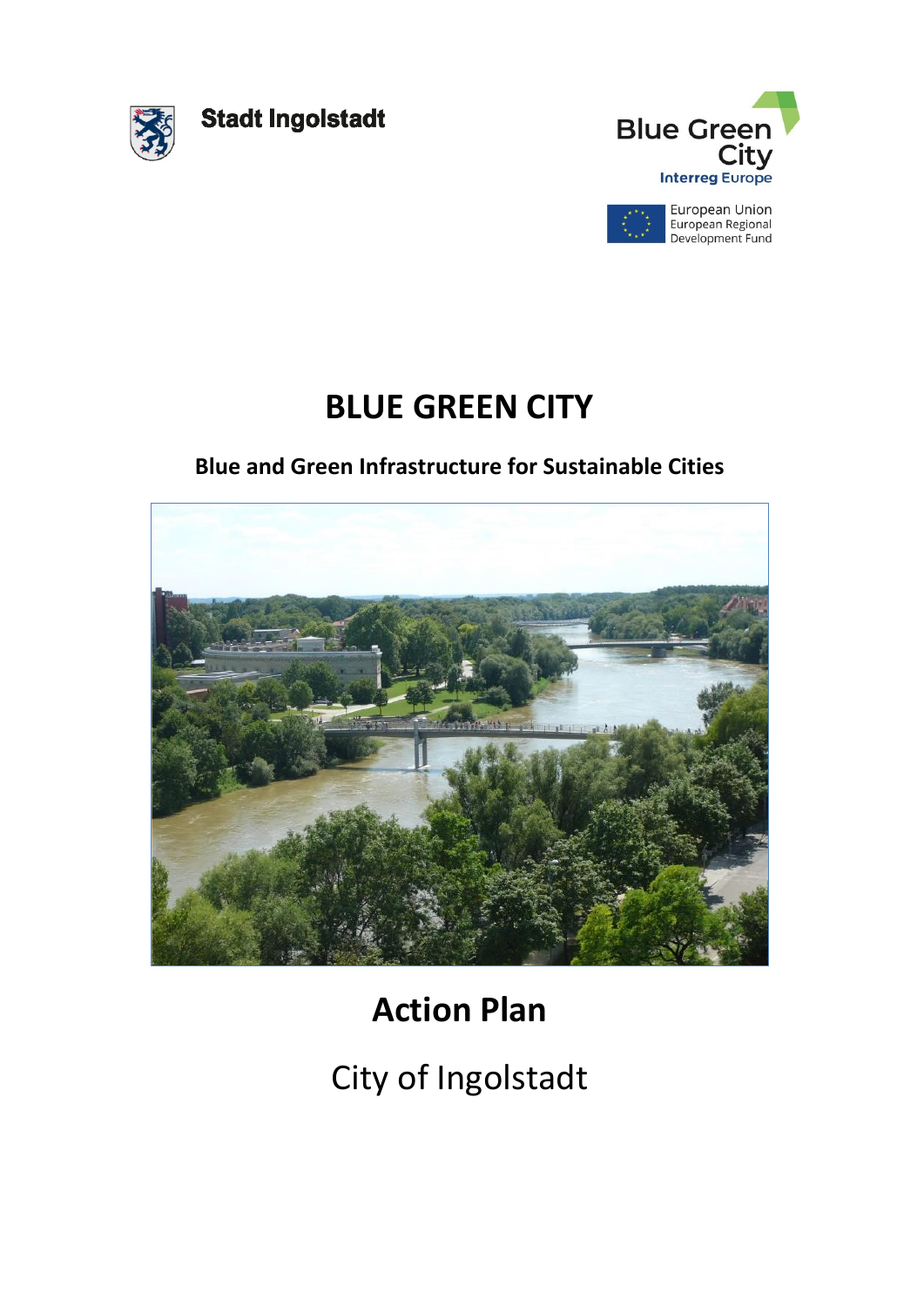## **I – General information**

| Project              | <b>Blue Green City</b>         |
|----------------------|--------------------------------|
| Partner organization | City of Ingolstadt             |
| Country              | Germany                        |
| NUTS2 region         | DE21 Oberbayern                |
| Contact person       | <b>Thomas Schneider</b>        |
| <b>Email address</b> | Thomas.schneider@ingolstadt.de |
| Phone number         | (+49) 841 305 2603             |

### **II – Policy Context**

The Action Plain aims to impact:

- $\Box$  Investment for Growth and Jobs programme
- $\square$  European Territorial Cooperation programme
- $\boxtimes$  Other regional development policy instrument

#### **The Stadtpark Donau Policy**

The Stadtpark Donau Policy has been established by the City Council of Ingolstadt to advance an integrative approach to the sustainable development of the urban Danube floodplains with respect to ecological and social requirements.

The policy has to be re-sharpened in the light of the growing challenges of climate change. The importance of blue and green infrastructure (BGI) for wildlife and recreation increases. Reconciling such diverse – and sometimes contradictory – goals requires an inclusive and sustained dialogue with the general public and specific stakeholders. Moreover, science must be consulted as well, in such a way as to develop ecologically sound conservation practices that can be integrated neatly in European networks such as Natura 2000 and the network of Danube-wide protected areas. We developed three actions that, while aiming at specific targets (general public, urban wildlife, and peri-urban species) and focusing on different scales (local, city-wide, and regional), seek to develop concurrently and coherently the great potential of blue and green infrastructure for the quality of life within the city and biodiversity conservation in the region. We mainly expect changes in the way citizens relate to the river and its floodplain (identity-related dimension) as well as in how urban BGI is managed by the administration (governmental dimension); yet, we are certain that the implementation of the actions will reshape the practices and conceptual schemes of all stakeholders involved, and promote the importance of BGI for the sustainability transition within cities.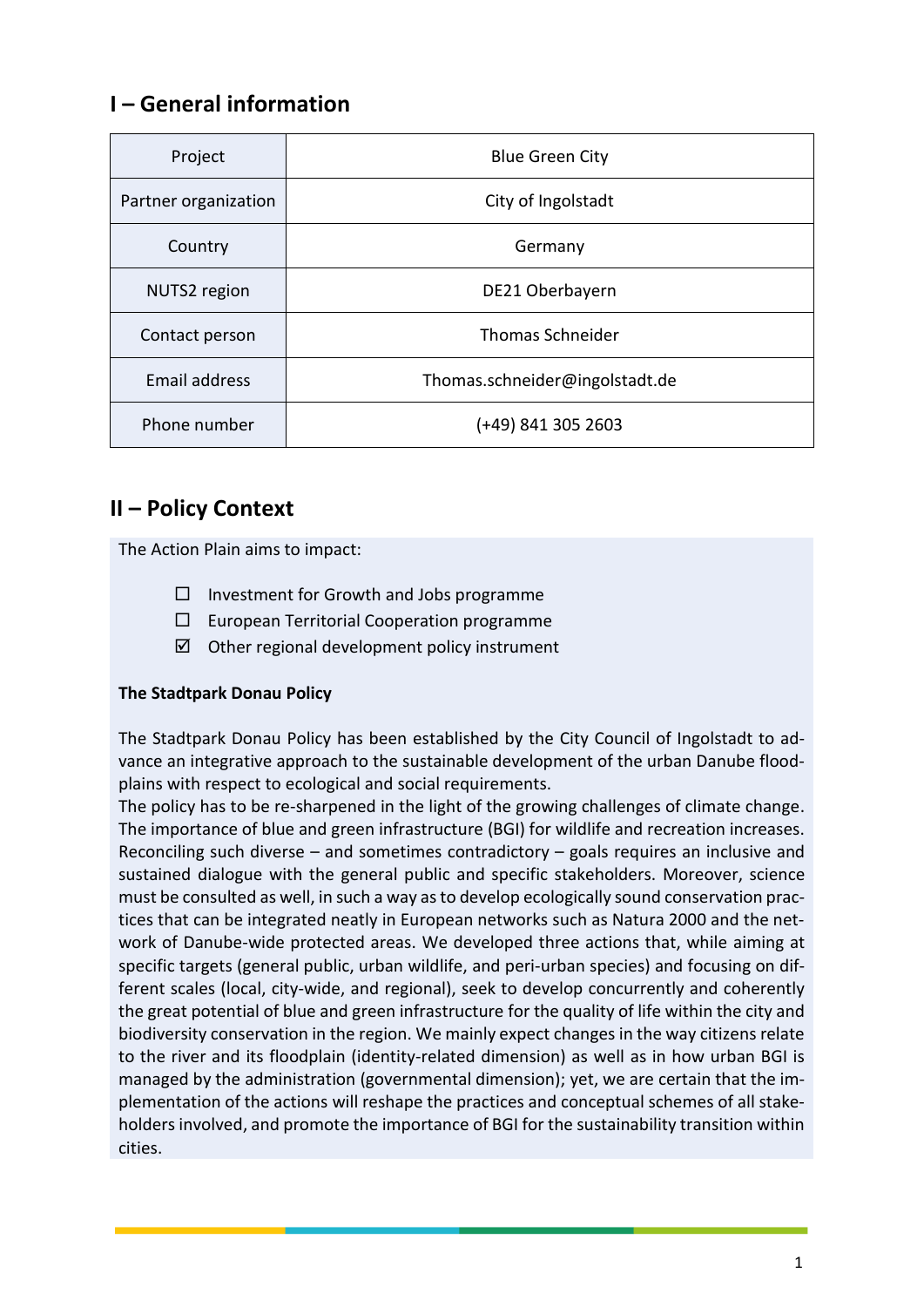## **III – Details of the actions envisaged**

#### ACTION 1: BGC HYBRID PARTICIPATION PROCESS

To grasp the importance of the Danube to the citizens of Ingolstadt, one must visit the riverbank on a warm summer evening. The floodplains provide a common place for recreation, communication, and leisure activities, while the river itself shapes the identity of the citydwellers to a great extent. Therefore, an inclusive and participatory planning process for the development of BGI is of great importance, not only as a way to cater as well as possible for the needs of the locals but also as a pathway to strengthen the identification of the citizens with their city, knowing that this is the place where they can shape their living environment. Thus, we sought to develop actions that would enhance the capacity of the administration to collect and harness the creative input of citizens. Furthermore, in respect to our general policy Stadtpark Donau, we aimed to raise awareness of the importance of BGI for sustainable cities and strengthen the acceptance for landscape and recreation development measures on the floodplains. This action aims to ensure a better acceptance of the Stadtpark Donau policy among the citizens.

#### **A. Interregional exchange of policy and experiences**

As a part of the Blue Green City (BGC) Interreg project, we first consulted with our partners and inquired what they had done to enhance the amenities provided by BGI to city-dwellers. Following the idea of a healthy and sustainable city, the Växjö example gave us inspiration concerning the discussion of values and the benefits of ecosystem services. It is very much based on evidence with regard to data collection, analysis, and presentation, which is done exclusively by experts. As a conclusion for the BGC activities of Ingolstadt, it became clear that the discussion should not be left to experts and administration alone: data analysis and interpretation can be seen as one part of BGC development activities, but as a second part the involvement of citizens, their ideas and opinions are also important, most of all to gain their acceptance. In that sense, our project goes one step further by offering hybrid options for participation.

The BGC hybrid participation process is influenced by additional practices drawn from other projects that have been discussed at the kickoff meeting in Nice in 2019: The Urban Green Belts project illustrates that changing administrative procedures may be key to making green area management more effective and efficient in providing vital ecosystem services to citizens, such as recreation and biodiversity. The approach of Budapest (Tree council and capacity building) gives us inspiration for further development of our BGC project in the nearer future.

Finally, the CULTUR-ES project inspired us to integrate the perception of residents of the green environment in our action. At the online project meeting on June 29, 2021, we learned that it is not enough to consider ecological variables alone. Green areas do not only represent pure patches of nature, but they serve multiple purposes for various user groups. As a consequence, different perspectives and meanings attached to green spaces need to be integrated into management approaches. We found another similarity to BGC Ingolstadt in the ES-MERALDA-project, which aims explicitly at decision-making too. It is expressed through a public participation process which, in the end, is intended to help the decision-making bodies of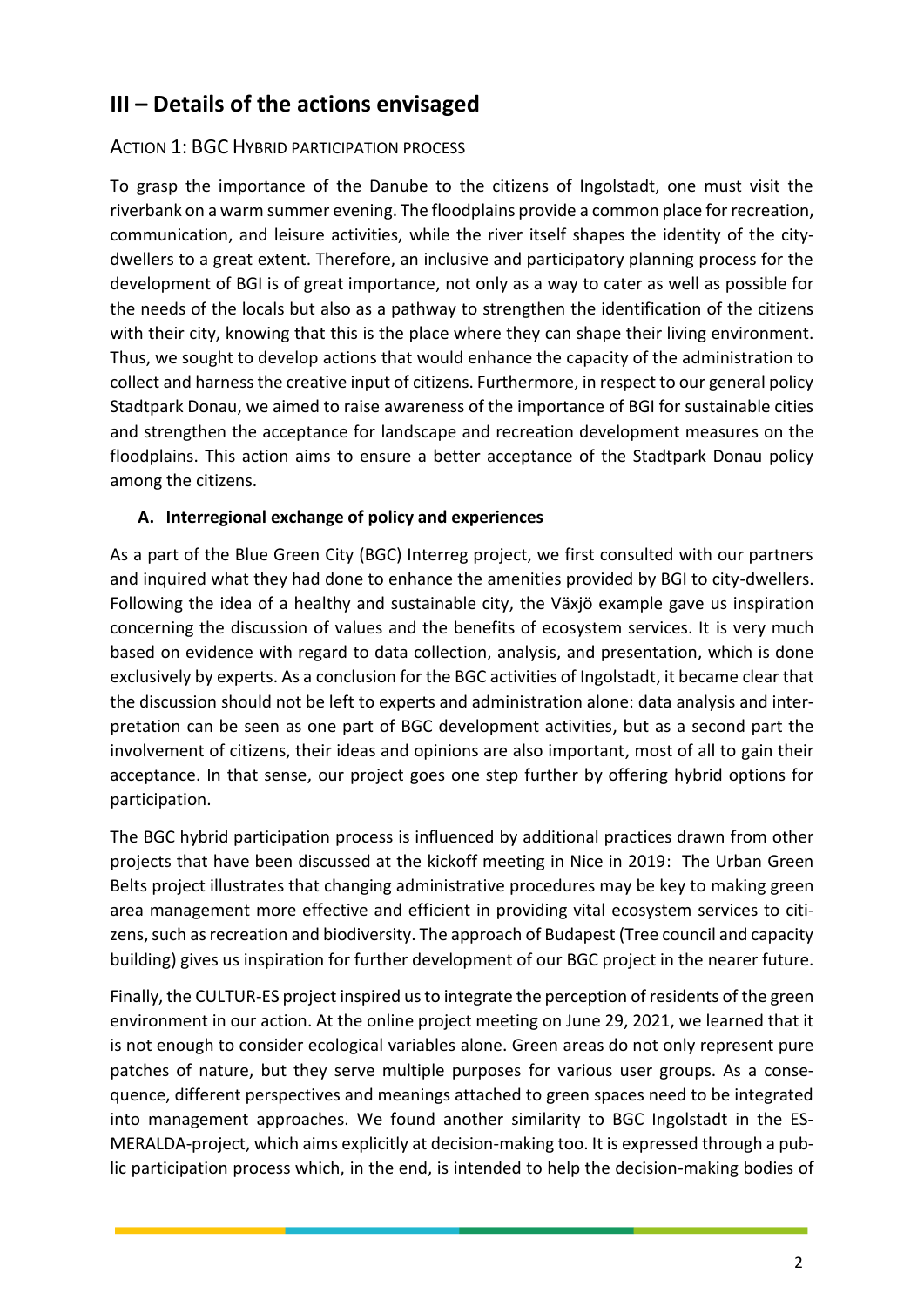cities and other administrative units to find the best solutions. All these gave practices the hybrid participation process of Ingolstadt valuable inputs; yet, they need to be adapted to the local context.

#### **B. Implementation strategy and timeframe**

The main pillar of the action is an ongoing hybrid participation process that has been planned since 2020 in stakeholder workshops and has been publicly initiated at the Donaulust festival in September 2021. The venue of this festival consisted of a shoreline road that normally has heavy traffic and was closed for ten consecutive days for the festival. We assumed that this setting would stimulate citizens to reflect on the future development of the city in general and its Danubian floodplains in particular. To collect these thoughts, we offered the visitors a variety of digital and analogue participation formats. In quantitative terms, we registered 562 contributions during the ten days of the festival – a clear sign that citizens take great interest in the future of the city's BGI. In qualitative terms, we were positively surprised by the breadth and depth of the ideas stated by the participants. The participation event yielded a great number of salient contributions that can be integrated into the future planning process.



*The hybrid participation format succeeded in attracting a diverse group of participants (picture taken at the first "Donaulust" festival in September 2021)*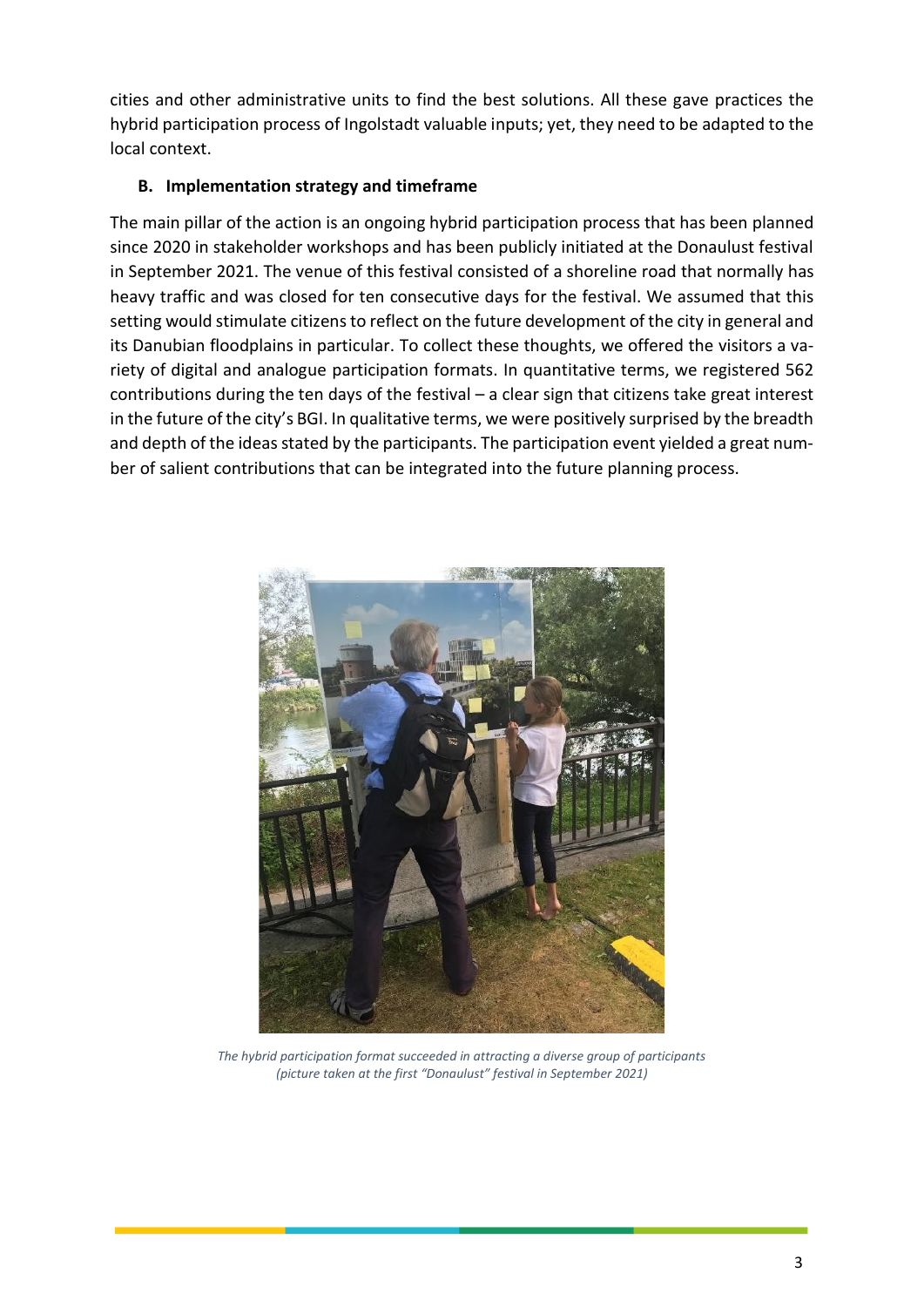| In welchem Uferbereich der Donau in der oben aufgeführten Karte halten Sie sich am meisten<br>auf?                                          |
|---------------------------------------------------------------------------------------------------------------------------------------------|
| A: Zwischen Staustufe und Glacisbrücke - Nordufer<br>B: Zwischen Staustufe und Glacisbrücke - Südufer                                       |
| C: An der Schlosslände                                                                                                                      |
| D: Zwischen Brückenkopf und Klenzepark                                                                                                      |
| E: Konradviertel                                                                                                                            |
| F: Augustin-/ Monikaviertel                                                                                                                 |
| Warum halten Sie sich in diesem Bereich auf? (Was machen Sie dort?) Schreiben Sie<br>bis zu drei Aktivitäten oder Gründe in die Textfelder. |
| Grund / Aktivität 1                                                                                                                         |
| Grund / Aktivität 2                                                                                                                         |
| The hybrid participation offers also the opportunity to use                                                                                 |

*digital tools for expressing ideas and opinions for participants (screenshot taken from the survey on the website www.ingolstadt-macht-mit.de)*

To this end, we have planned several workshops with different stakeholder groups. The main goal will be to discuss the input provided by this first round of the participation process and to develop short-term projects as well as long-term goals in accordance with the ideas of the citizen and the comments of the stakeholders. Moreover, the information gathered at the festival will be processed and forwarded to the departments of the city administration, in such a way and format that it may prove relevant and valuable to future decision-making. Finally, we are currently planning several PR measures (leaflets, press articles, websites) to inform the general public and specific stakeholder groups about the evaluation process. All these measures are to be sustained at least until 2023, as the Donaulust festival is planned to be repeated in 2022 and will feature a second round of the participation process.

| Project term: 08/2020 - 09/2023                      |      |                            |                         |                                     |           |      |   |   |           |      |   |   |           |
|------------------------------------------------------|------|----------------------------|-------------------------|-------------------------------------|-----------|------|---|---|-----------|------|---|---|-----------|
| Year                                                 | 2020 | 2021                       |                         |                                     |           | 2022 |   |   |           | 2023 |   |   |           |
| Quarter                                              | IV   |                            | Ш                       | Ш                                   | <b>IV</b> |      | ш | Ш | <b>IV</b> |      | Ш | Ш | <b>IV</b> |
| <b>Work Step</b>                                     |      |                            |                         |                                     |           |      |   |   |           |      |   |   |           |
| Planning workshop w/ stakeholders                    |      |                            |                         |                                     |           |      |   |   |           |      |   |   |           |
| First round of citizen participation (Donaulust I)   |      |                            |                         |                                     |           |      |   |   |           |      |   |   |           |
| Evaluation and assessment of input                   |      |                            |                         |                                     |           |      |   |   |           |      |   |   |           |
| Consultations w/ stakeholder groups                  |      |                            |                         |                                     |           |      |   |   |           |      |   |   |           |
| Consultations w/ departments of the administration   |      |                            |                         |                                     |           |      |   |   |           |      |   |   |           |
| Dissemination of the results (in-house)              |      |                            |                         |                                     |           |      |   |   |           |      |   |   |           |
| <b>Publication of results (press)</b>                |      |                            |                         |                                     |           |      |   |   |           |      |   |   |           |
| Report on envisaged projects                         |      |                            |                         |                                     |           |      |   |   |           |      |   |   |           |
| Second round of citizen participation (Donaulust II) |      |                            |                         |                                     |           |      |   |   |           |      |   |   |           |
| Evaluation of the citizen participation (Report)     |      |                            |                         |                                     |           |      |   |   |           |      |   |   |           |
|                                                      |      |                            |                         |                                     |           |      |   |   |           |      |   |   |           |
|                                                      |      |                            | Phase One (First round) |                                     |           |      |   |   |           |      |   |   |           |
|                                                      |      |                            |                         | Phase Two (Evaluation & Adaptation) |           |      |   |   |           |      |   |   |           |
|                                                      |      | Phase Three (Second Round) |                         |                                     |           |      |   |   |           |      |   |   |           |
|                                                      |      |                            |                         |                                     |           |      |   |   |           |      |   |   |           |
|                                                      |      |                            |                         |                                     |           |      |   |   |           |      |   |   |           |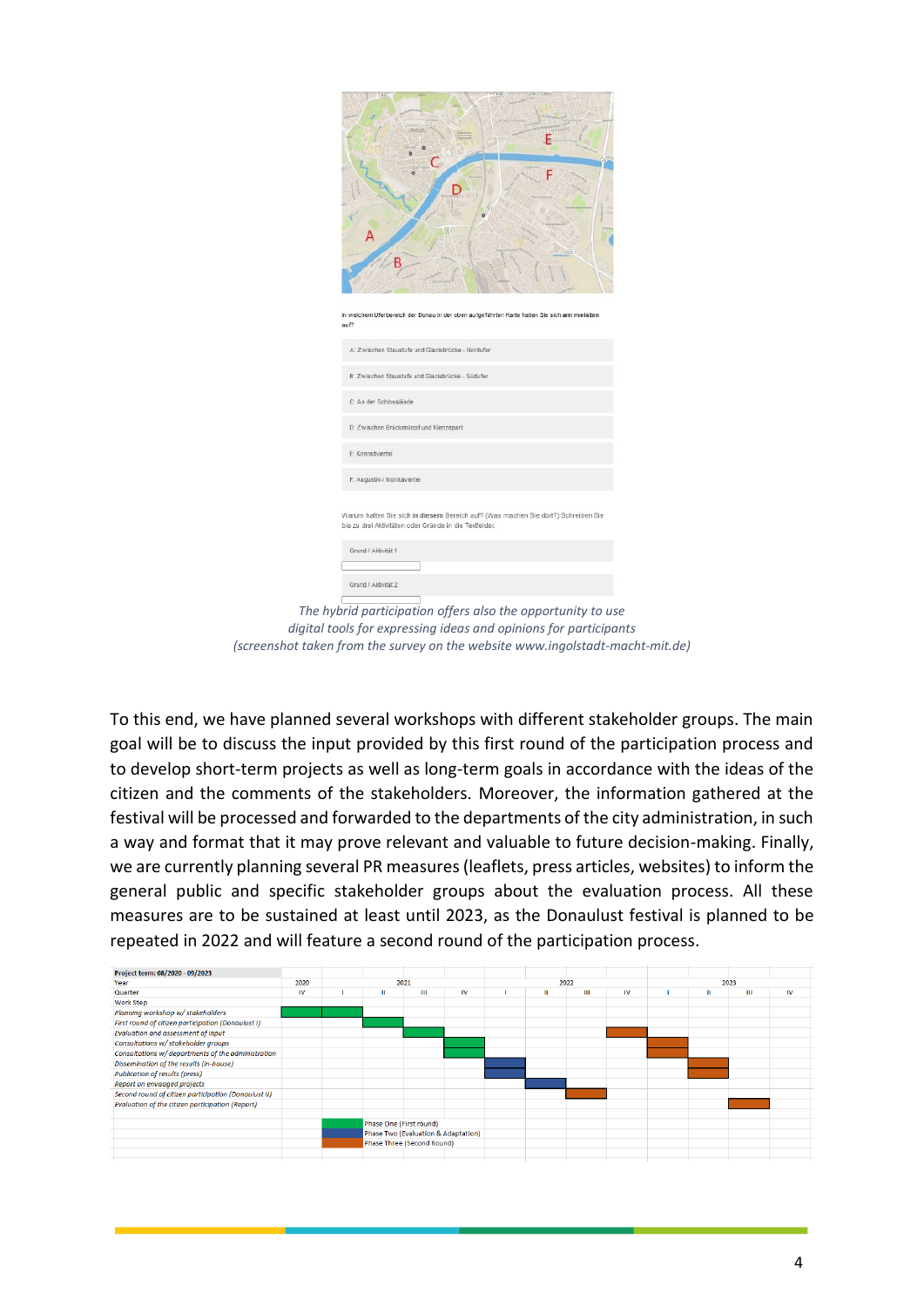#### **C. Involved stakeholders and assignment of tasks**

Several stakeholders are involved in this action. Administrative departments *(Bavarian State Ministry of the Environment and Consumer Protection, the Water Authority of the Bavarian State Administration, and several departments of the City of Ingolstadt)* provide expertise and juridical council, while politicians like the representatives in the City Council of Ingolstadt support the participation process through public presence and appearances at events such as the Donaulust festival. The *Catholic University of Eichstätt-Ingolstadt* is charged with developing and implementing online-participation tools. Commercial companies such as *Studio Animal Aided Design* and *Uniper Power Stations* as well as citizen groups *(Schanzer Fischerstecher, Freunde der Donau, Bund Naturschutz, IN-Zukunft, LBV)* provide important input on the further development process of BGI and allow for the results of the participation process to be critically assessed. Finally, and most importantly, the general public contributes to the action by communicating its ideas and opinions.

#### **D. Costs and funding**

The expenses for this BGC action are estimated to amount to EUR 20.000 for PR material, moderation activities and consultation with experts; this calculation does not include the costs of the festival (EUR 100.000). The funding is provided by the City of Ingolstadt, as well as by other funds from the Bavarian and the federal level.

#### **E. Milestones and indicators**

The action will be subjected to a continuous evaluation process. The main milestones of the project are:

- the second Donaulust festival, as planned for September 2022,
- and the publication of the report on the citizen's participation process in December 2022.

The impact of this action on the general policy will be assessed based on a multi-indicator approach in the report.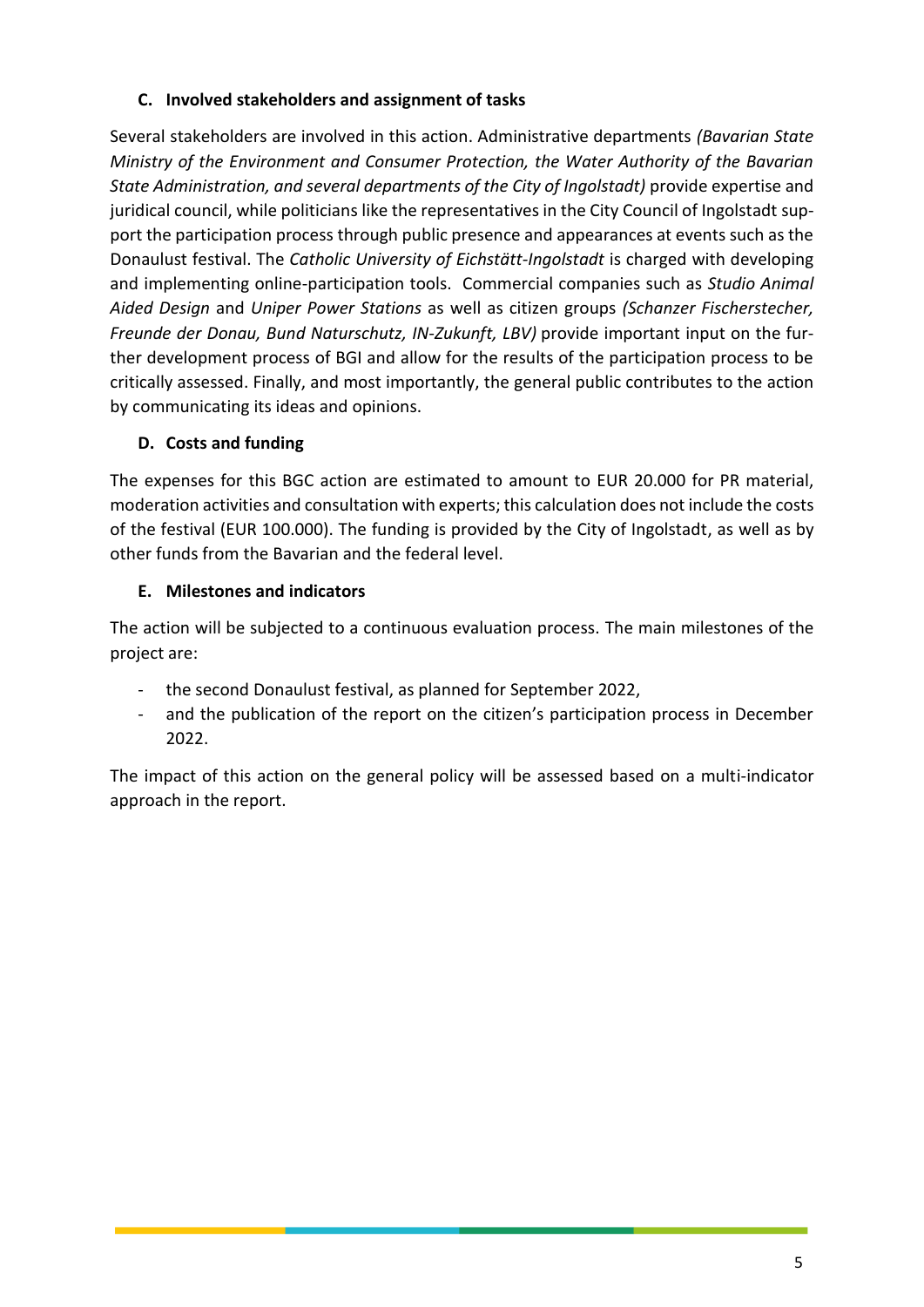#### ACTION 2: FAUNISTIC SPATIAL RESISTANCE ANALYSIS

It may seem surprising to speak of city development in terms of biodiversity conservation – yet, the city of Ingolstadt offers a wide variety of habitats to various urban wildlife species. The main conservation issues appear to be the poor connection between these different habitats, which restricts animal species to certain locationsthat are separated one from the other by busy streets, paved areas and concrete buildings. In an effort to restore the connectivity between these habitats, and thus enhance the integrity and resilience of urban ecosystems, we wish to develop some policy that reduces the obstructiveness of human settlements on the animal world. Again, we aim for change at the governmental level, as we want to adapt the administrative procedures in such a way as to allow them to take into account the needs of urban wildlife species. In respect to the Stadtpark Donau, this action will enhance habitat structure in the city in general and the areas adjacent to the Danube in particular, as well as raise awareness about urban biodiversity. Our vision is that of an urban biotope network, integrated into a city where wildlife can move unhindered between green areas and open spaces. The action aims to gain scientific knowledge on how to optimise the ecological functionality of BGI and to handle restrictions which hinder the continuity of bio-corridors.



*The three green belts of Ingolstadt provide ample room for urban wildlife; yet, these habitats are poorly interconnected.*

#### **A. Interregional exchange of policy and experiences**

Our inspiration for this action mainly comes from the good practice of the City of Nice which sought to mitigate the negative effects of human settlements on nocturnal animals. We chose to retain the methodology of our French partners: identification of critical sites, development of multidimensional mitigation measures, and close monitoring of the results. In comparison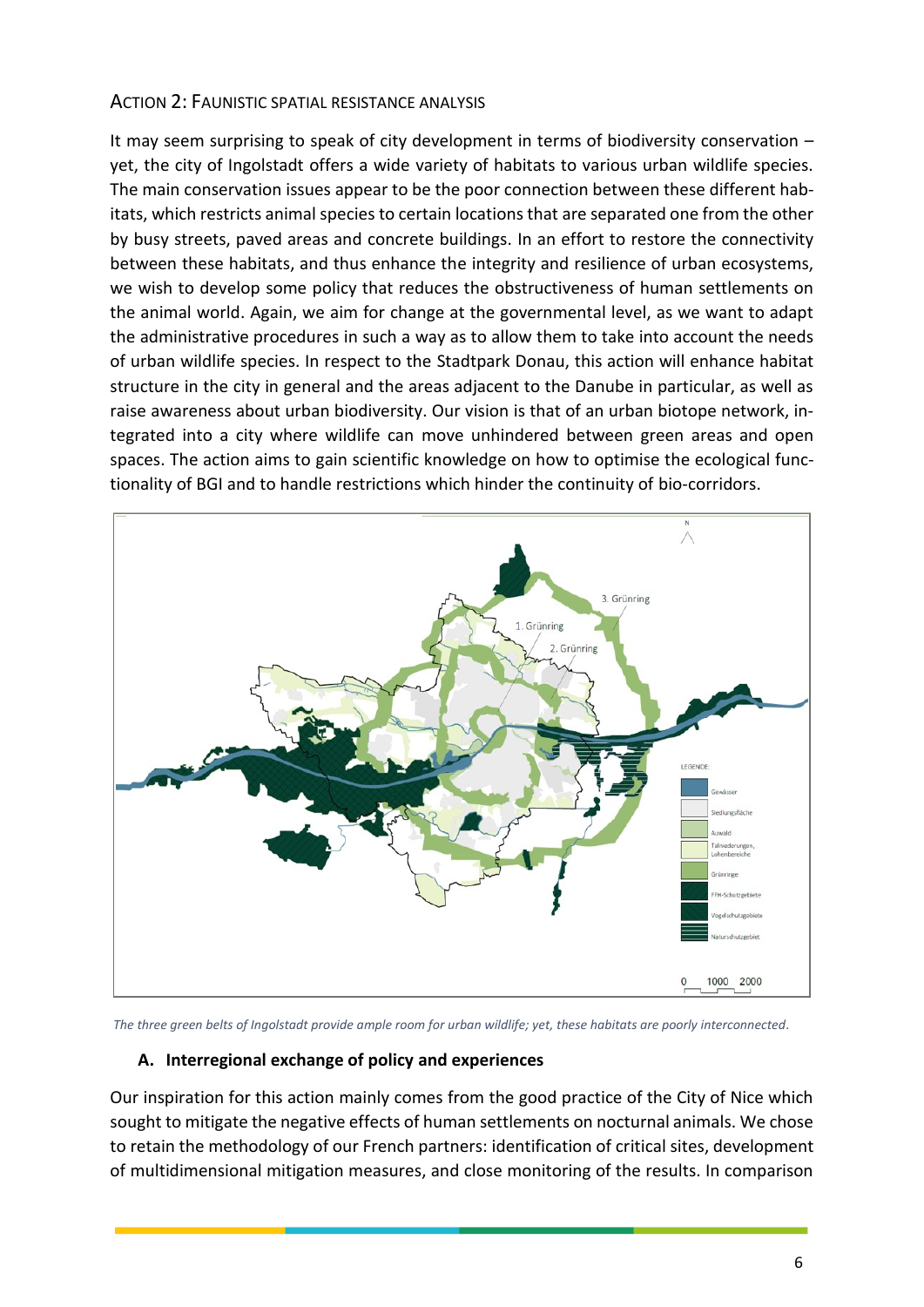to the French project, which focused on Chiroptera, we wish to develop more general policy guidelines that can be adapted to suit the needs of different taxa. Moreover, we want to integrate our good practice on Animal-Aided Design as an active mitigation tool.

#### **B. Implementation strategy and timeframe**

The action is divided into three phases. The goal of the first project phase (Winter 2021 – Autumn 2022) is to identify the main barriers to animal locomotion in the city. Together with our partners from the Technical University of Munich and the Technical University of Vienna, we shall analyze the movements patterns of selected animals and identify critical sites that require innovative solutions to restore connectivity. The main activities in this first phase will be the organization of a project initiation workshop, the collection of the necessary data, and spatial resistance analyzes. The findings of the first phase will be presented at a second workshop and will serve as the basis for the development of innovative solutions to enhance the connectivity of urban biotopes in the second phase of the project (Winter 2022 – Summer 2023). In developing these solutions, we shall draw on Animal-Aided Design, which presents a suitable framework to integrate the demands and preferences of urban wildlife in city design. In the final phase (Autumn 2023), the exemplary solutions will be integrated in the spatial planning strategy and disseminated by the State Ministry for the Environment.

| Project term: 10/2021 - 09/2023    |              |  |         |  |   |      |    |      |   |   |    |  |
|------------------------------------|--------------|--|---------|--|---|------|----|------|---|---|----|--|
| Year                               |              |  | 2021    |  |   | 2022 |    | 2023 |   |   |    |  |
| Quarter                            | IV<br>Ш<br>Ш |  |         |  | Ш | Ш    | IV |      | Ш | Ш | IV |  |
| <b>Work Step</b>                   |              |  |         |  |   |      |    |      |   |   |    |  |
| <b>Project Initiation Workshop</b> |              |  |         |  |   |      |    |      |   |   |    |  |
| <b>Collection of Data</b>          |              |  |         |  |   |      |    |      |   |   |    |  |
| <b>Spatial Resistance Analysis</b> |              |  |         |  |   |      |    |      |   |   |    |  |
| <b>Second Workshop</b>             |              |  |         |  |   |      |    |      |   |   |    |  |
| Development of solutions           |              |  |         |  |   |      |    |      |   |   |    |  |
| <b>Spatial Planning Strategy</b>   |              |  |         |  |   |      |    |      |   |   |    |  |
| <b>Dissemination of results</b>    |              |  |         |  |   |      |    |      |   |   |    |  |
|                                    |              |  |         |  |   |      |    |      |   |   |    |  |
|                                    |              |  | Phase 1 |  |   |      |    |      |   |   |    |  |
|                                    |              |  | Phase 2 |  |   |      |    |      |   |   |    |  |
|                                    |              |  | Phase 3 |  |   |      |    |      |   |   |    |  |
|                                    |              |  |         |  |   |      |    |      |   |   |    |  |

#### **C. Involved stakeholders and assignment of tasks**

With regard to stakeholder involvement, the *Technical University of Munich* will be charged with the scientific implementation of the Faunistic Spatial Resistance Analysis, as well as with the development of appropriate solutions and mitigation measures. Reporting will also be mainly provided by *the Technical University of Munich*, while the *Technical University of Vienna* will assist with scientific support. The city administration will provide data (maps, statistical assessments), and manage the integration of the proposed solutions in the Landscape Plan as well as other spatial planning strategies. Organizing and managing the workshops will also be the responsibility of the city. Research assistance as well as financial support is provided by the *Federal Institute for Research on Building, Urban Affairs and Spatial Development.* The *Bavarian State Ministry of the Environment and Consumer Protection* will disseminate the project results.

#### **D. Costs and funding**

The costs of this action amount to EUR 66.000; funding is provided by the *Federal Institute for Research on Building, Urban Affairs and Spatial Development* (EUR 50.000) as well as by the City of Ingolstadt (EUR 16.000).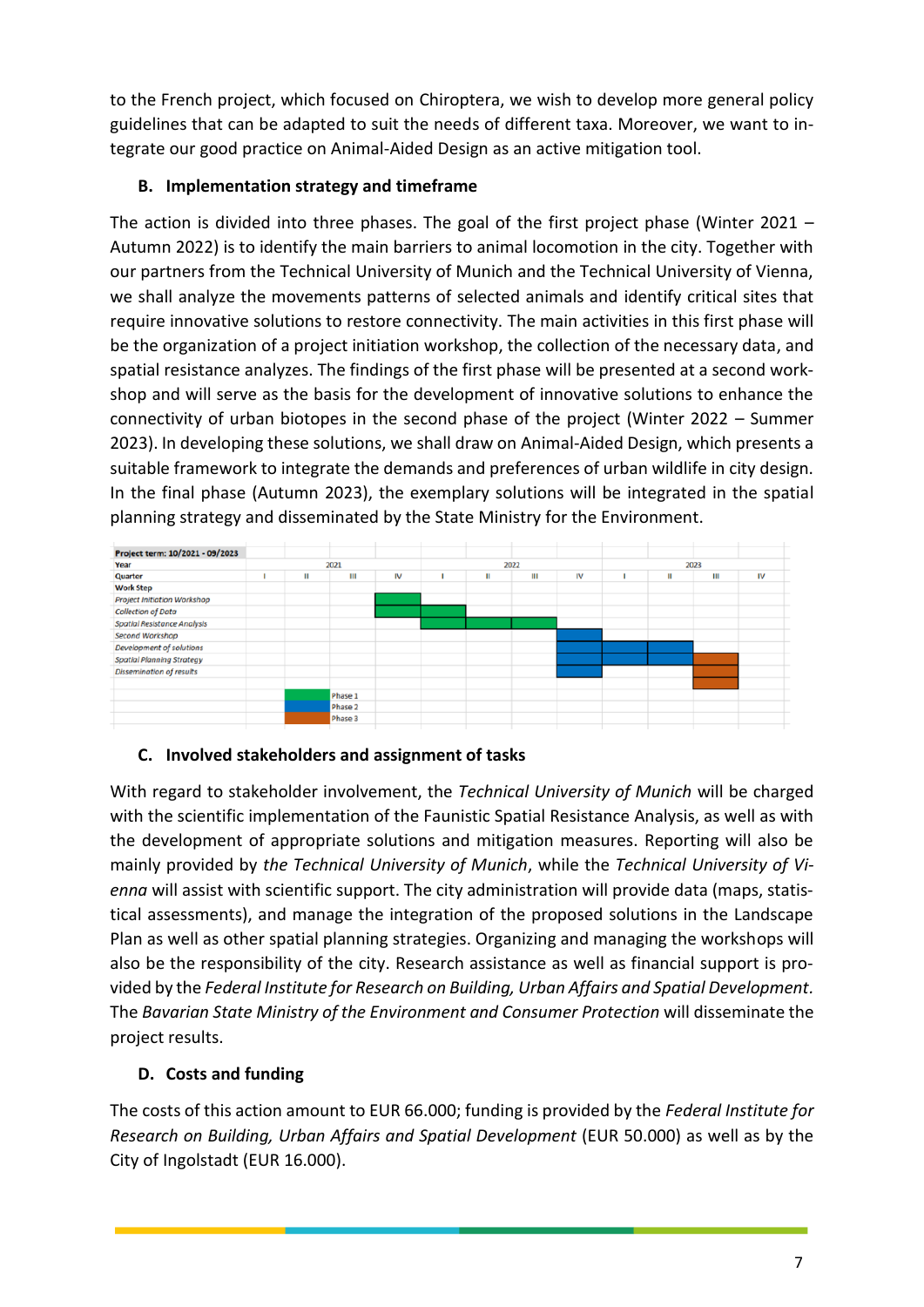#### **E. Milestones and indicators**

As the project is set to last until 2023, we can only assess the preliminary results that will have been established by the end of the second phase of the INTERREG-project in 2022. Until then, the main milestones are:

- the workshop meeting of the involved stakeholders in February 2022. The protocol of this meeting will serve as an indicator for the progress of project implementation.
- the report on the results of the Spatial Resistance Analysis, set to be published in December 2022.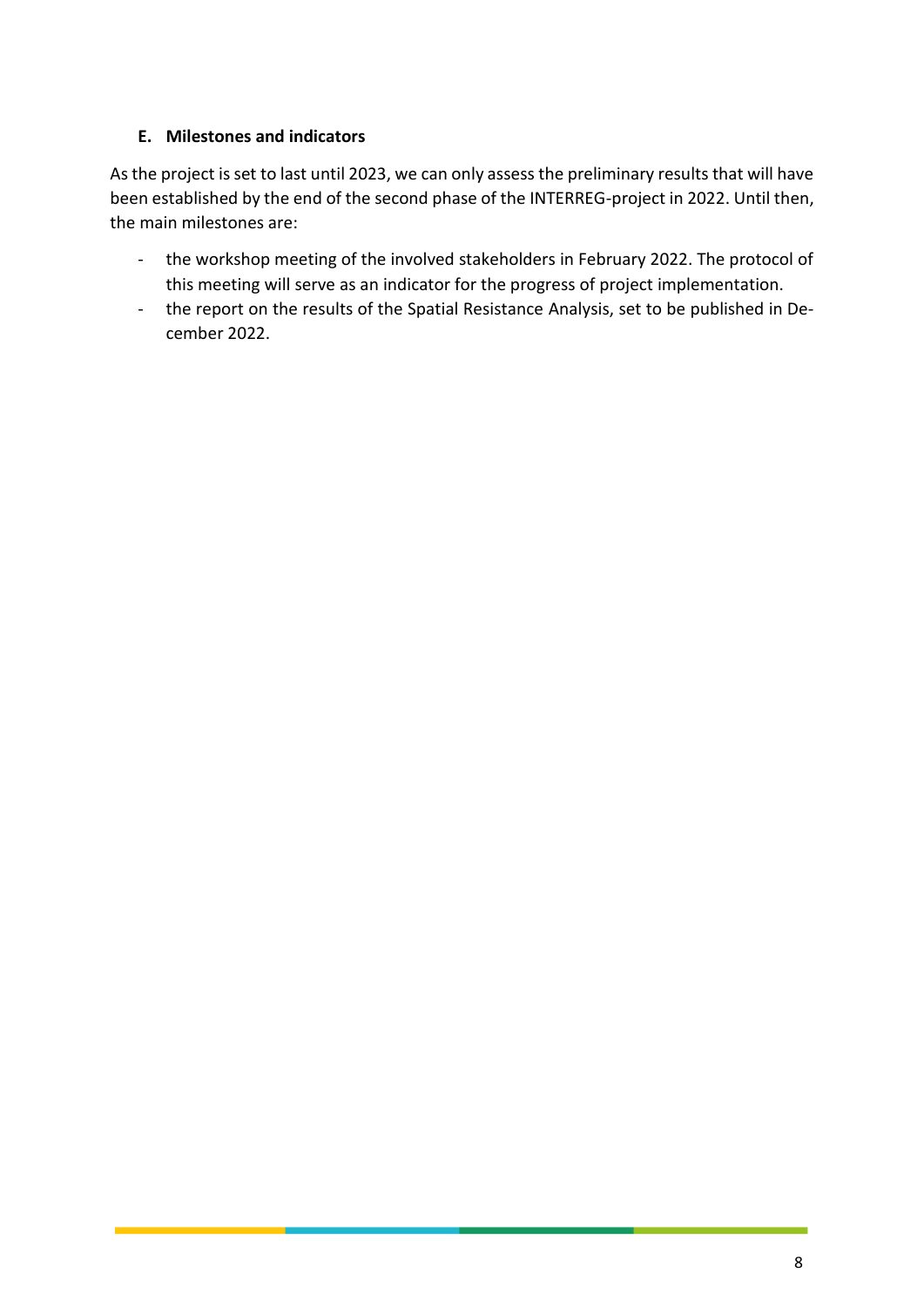## ACTION 3: Integrating the Stadtpark Donau in the landscape planning process and the protected areas network

The main goal of action 3 is to establish the Stadtpark Donau (City Park Danube) as an urban stepping stone for plants and animals living in the protected areas adjacent to the city. Ingolstadt is located in the direct vicinity of a Special Protection Area under the Directive on the Conservation of Wild Birds, two Special Areas of Conservation under the Habitats Directive, and one Nature Conservation Area protected by the Bavarian Nature Conservation Act. In an effort to enhance the connectivity between these areas, as required by the NATURA 2000 network, the European Strategy for the Danube Region (Priority Area 6), and the EU Biodiversity Strategy for 2030 (Chapter 2.1), we want to foster an environment that may serve as a corridor for migrating plants and animals. The change to be expected from this action is mainly ecological; yet, we are sure that sustained cooperation between the city administration and nature conservation authorities will lead to a gradual change in the governance arrangements around the management of (peri-)urban green areas. This action aims to consolidate the knowledge gained, to strengthen the Stadtpark Donau policy in the urban planning process and to showcase good practice for BGI on rivers along the Danube.

#### **A. Interregional exchange of policy and experiences**

As the most important water-bound migration corridors pass through the recreational area of the Stadtpark Donau, we had to find ways of how to develop biodiversity conservation and amenity simultaneously. We found inspiration in the two Irish good practices and decided to try to downscale some of the ideas of the *Tralee Bay Wetlands Eco & Activity Park* to create eco-friendly recreational amenities in the area. Moreover, we resolved to stick to minimalistic, non-invasive Nature-Based Solutions, as Waterford City did with the *Waterford Greenway*.

#### **B. Implementation strategy and timeframe**

In Phase one of the project  $(01/2022 - 06/2022)$  we will establish a working group that will bring together all relevant departments of the City Council and the authorities of the protected areas to develop a shared and coherent path of action. The results will be incorporated into the City of Ingolstadt's landscape plan, which will form the basis for further urban development. Concurrently, we shall engage in an active dialogue with local NGOs and other stake-



holders to develop joint projects and establish the Stadtpark Donau as a patch of wilderness within the city (Phase two: 06/2022 – 12/2022). By the membership of Ingolstadt in DANUBEP-ARKS, the Network of Protected Areas in nine Danube countries, the results will be spread not